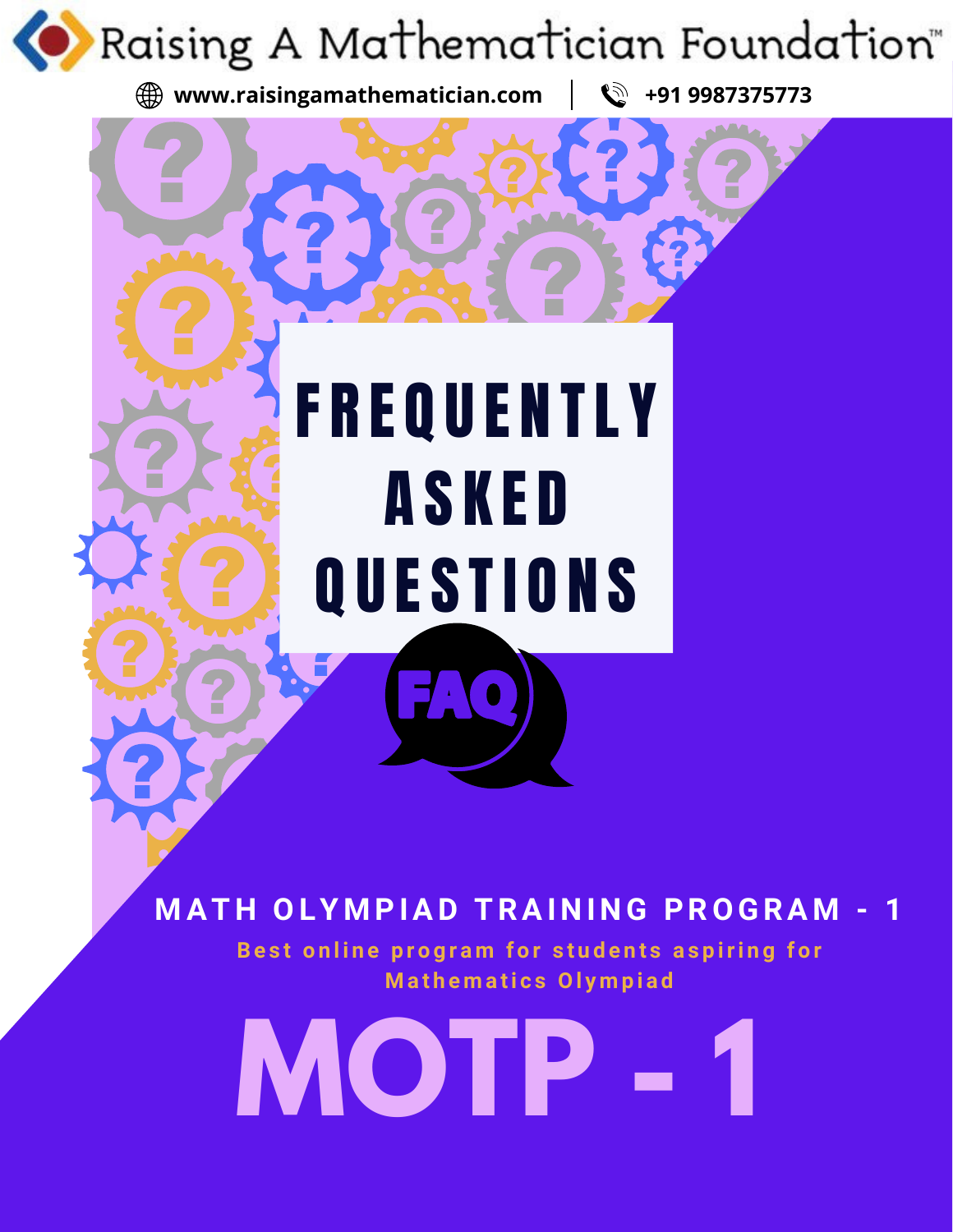

#### **What is Mathematical Olympiad?**

The Mathematical Olympiad Programme in India, which leads to the participation of Indian students in the International Mathematical Olympiad (IMO) is organized by the Homi Bhabha Centre for Science Education (HBCSE) on behalf of the **National Board for Higher Mathematics (NBHM)** of the Department of Atomic Energy (DAE), Government of India. This programme is one of the major initiatives undertaken by the NBHM. Its main purpose is to spot mathematical talent among pre-university students in the country.

#### **My child is already doing Olympiad exams in school. Is this the same?**

There are similar too many (so-called) Olympiads that are conducted in India under the name of International Olympiads. If you are aiming for those kinds of exams, then MOTP  $-$  1 might not be the right program that you may want to consider. This is in preparation for the International Math Olympiad exams which is a reputed and topnotch contest for students passionate about Mathematics.

#### **What are the different stages in the Olympiad program by HBCSE?**

First stage is **Pre-RMO** which is a test with 30 questions where answers have to be worked out and marked in an OMR sheet. Students who pass this stage qualify for the second stage, **RMO**, where there are 6 descriptive questions to be solved in a span of 3 hours. Students who clear RMO get selected for Indian National Mathematics Olympiad **(INMO)** which has 6 questions to be solved in 4 hours.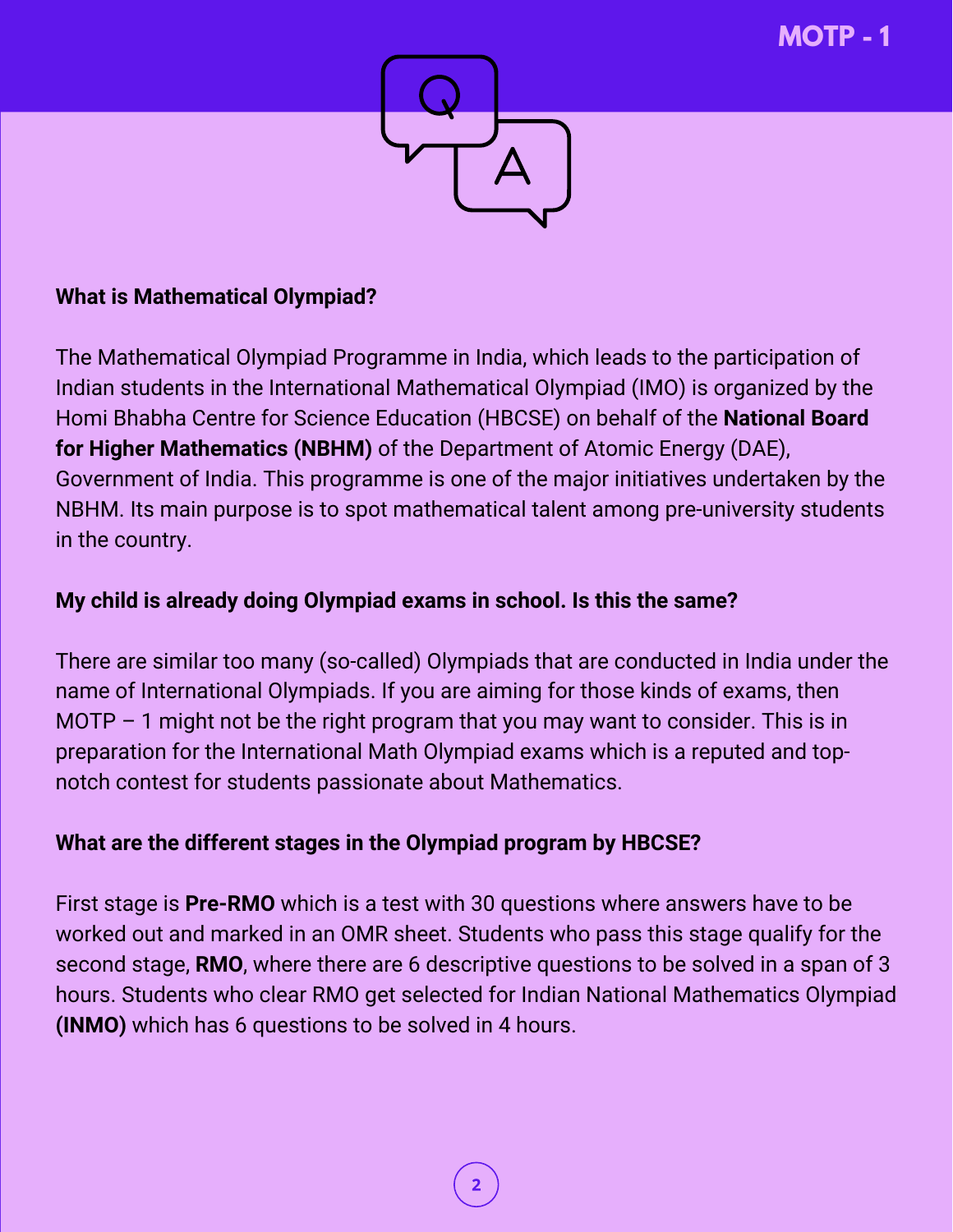

About 35 best students from INMO are selected for a residential training program in April and May called **IMO TC** at HBCSE. Towards the end of this camp, 6 students are selected who get a chance to represent India at the International Mathematics Olympiad **(IMO)**.

Note that the above structure was slightly changed for the last exam. For details, please visit the website of HBCSE.

#### **Will there be special coaching for students selected for INMO?**

We have a separate course called Math Olympiad Training Program Level - 2 (MOTP) 2). Students who qualify for INMO, usually continue with that program from July until December.

#### **What is unique about the RAM's MOTP-1 program?**

One of the many distinguishing factors of the MOTP-1 program is the faculty. The course is conducted by faculty with years of experience in Olympiad trading under whom many students have excelled in Olympiads.

# **What is the targeted skill level of the students?**

Olympiads test the problem-solving skills in Mathematics. The course will teach the various methods for problem solving using problems that have appeared in Olympiads in the past. The course will be interesting for the students who are passionate about Mathematics.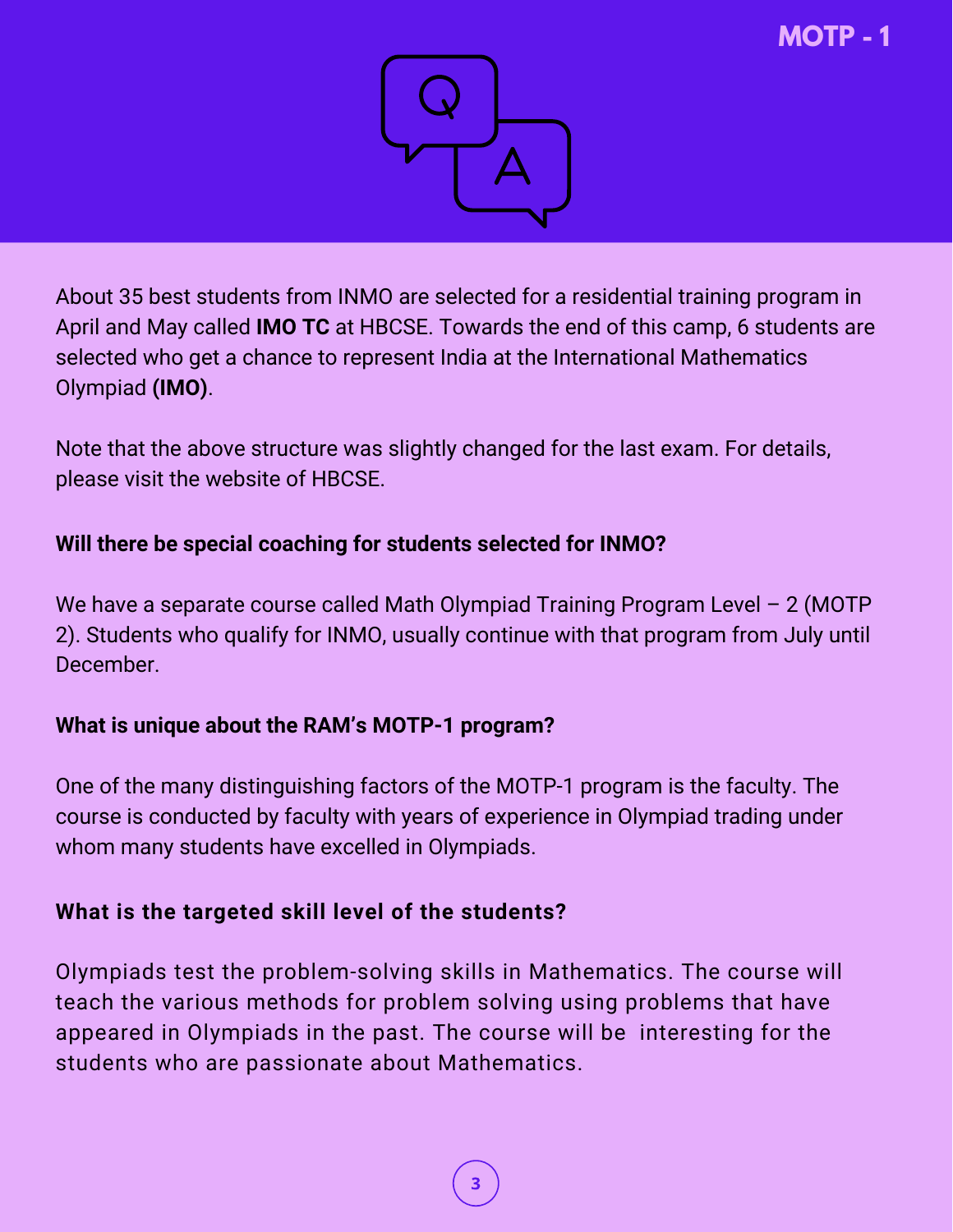

To excel, students are expected to put in self-effort and solve problems beyond what is taught in the class and given as homework. Only then, can they grasp the content as they progress.

# **Can you give some sample problems from Olympiads to understand the difficulty level?**

You can access past papers here: https://olympiads.hbcse.tifr.res.in/how-toprepare/past-papers/

#### **What exactly does the programme hope to achieve?**

The goal of the program is to build a strong foundation in areas of mathematics like Number Theory, Combinatorics, Geometry and Algebra in students who are bright and would like to go outside the school curriculum to explore and learn more in mathematics.

#### **Will the school math curriculum be covered?**

Some of the basic theorems discussed in high school would be discussed in the sessions but most of the content of high school will be expected to be known by the student.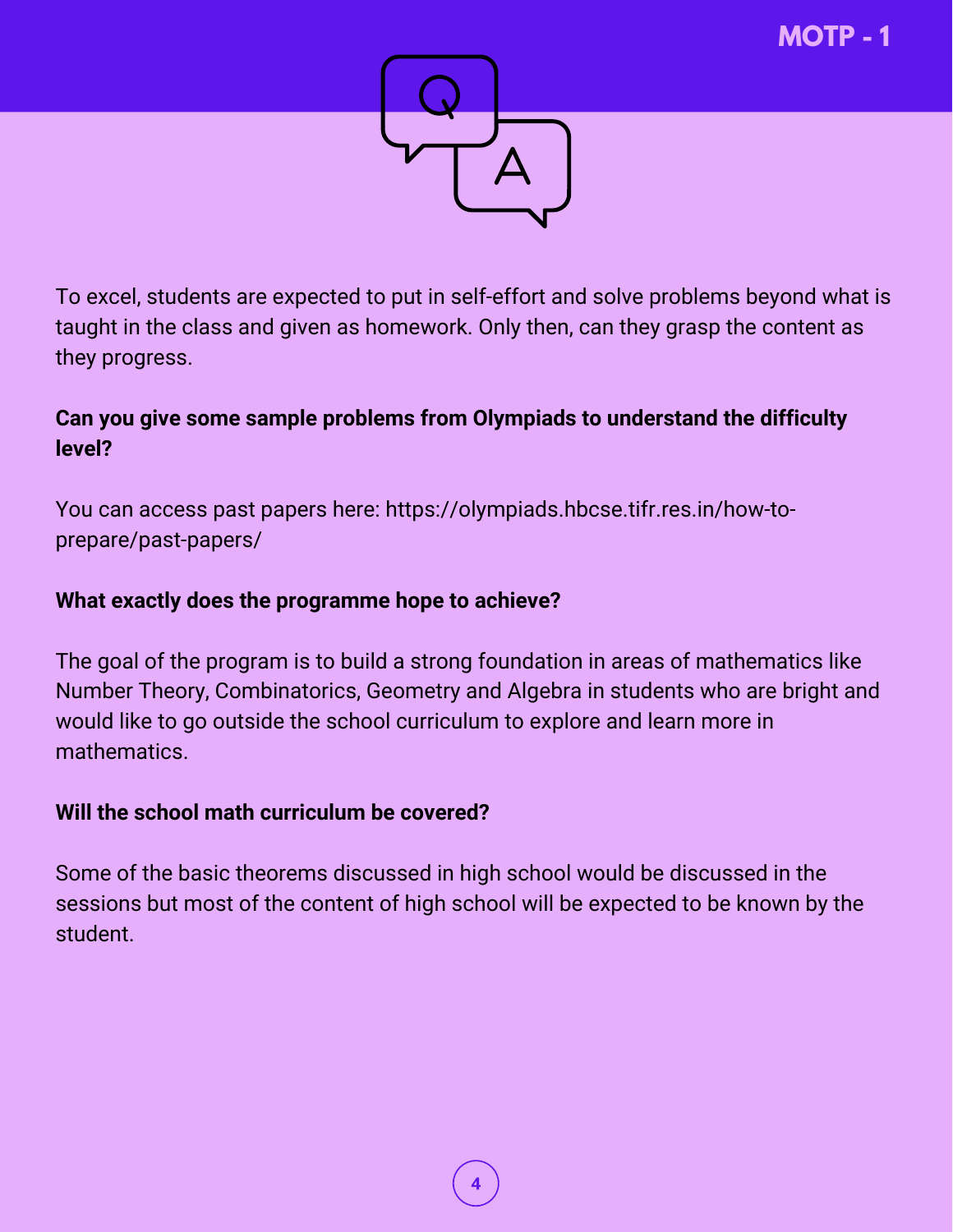

# **What is the need of doing Mathematics outside the school curriculum? Aren't areas like algebra and geometry covered in school syllabus?**

The school curriculum aims to achieve Mathematics skills that everyone should have. Olympiads aim to achieve Mathematical skills for those who find curriculum a cakewalk and have an appetite to do more challenging problems in Math.

# **How much work is expected of the student?**

The students will be given assignments after every session. They would be expected to give their best on the assignments. Some of the problems might take days, weeks or even more than a month to arrive at the answer. Some, even beyond that. That is not because the student is weak but rather the problems are quite challenging. Solutions may not be arrived at easily because the aim is not to look at a solution but the struggle to find a solution. Even a failed attempt towards solving a challenging problem, teaches the student valuable insights. Through the process, students will learn to deal with frustration and develop patience and perseverance to deal with problems.

# **What are the advantages of preparing for the Olympiads?**

Students who are passionate about Mathematics get early exposure to various topics in Mathematics that can help them understand what lies in store if they wish to pursue a course in Mathematics. It also teaches the most important 'problem solving skill', that is at the core of many competitive examinations such as IIT-JEE.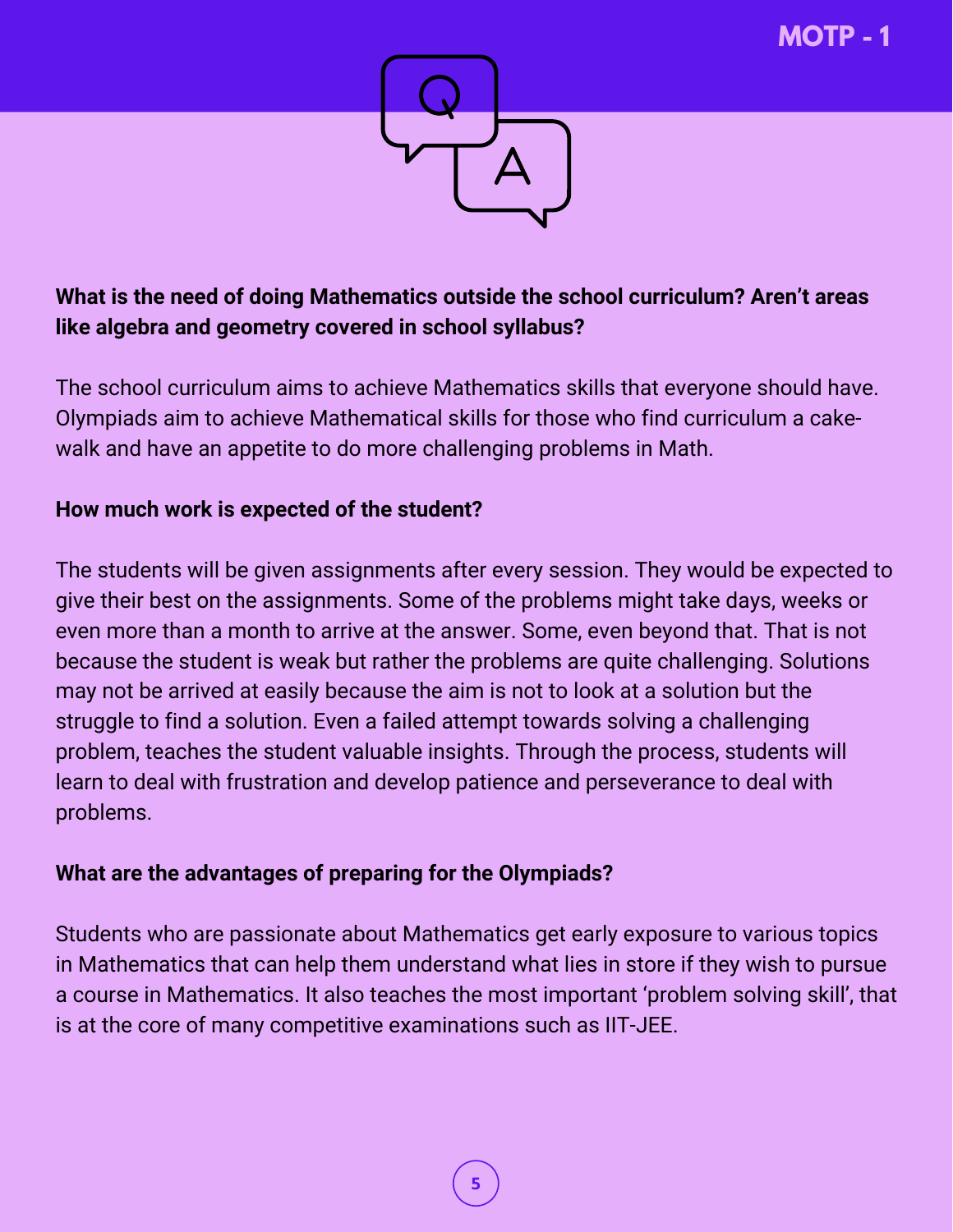

# **Do colleges in India and abroad give preference to students who have participated in the Olympiads?**

Institutes like Chennai Mathematical Institute (CMI) and Indian Statistical Institute (ISI) in India do give a preference for students who do well in INMO. Also, many Universities give preference to Olympiad achievements when giving scholarships. While applying to colleges outside India, the ranks in RMO or INMO are good ways to signal one's ability in Mathematics.

# **What days/time is the class?**

Wednesdays 8:00 pm to 9:30 pm (IST) and Fridays 8:00 pm to 9:30 pm (IST). The timings may be extended as the course progresses and the days of the week can change if there are some constraints (but that is less likely). There may be extra sessions that happen after some months over and above the regular ones of twice a week.

#### **How will the live sessions be conducted?**

The sessions will be conducted on the online platform - 'Zoom'.

#### **Can classes be rescheduled in case of an emergency at the students' end?**

This won't be possible because it won't be a one-on-one session. All sessions will be recorded and uploaded online so that students can go through the recording if they miss any session.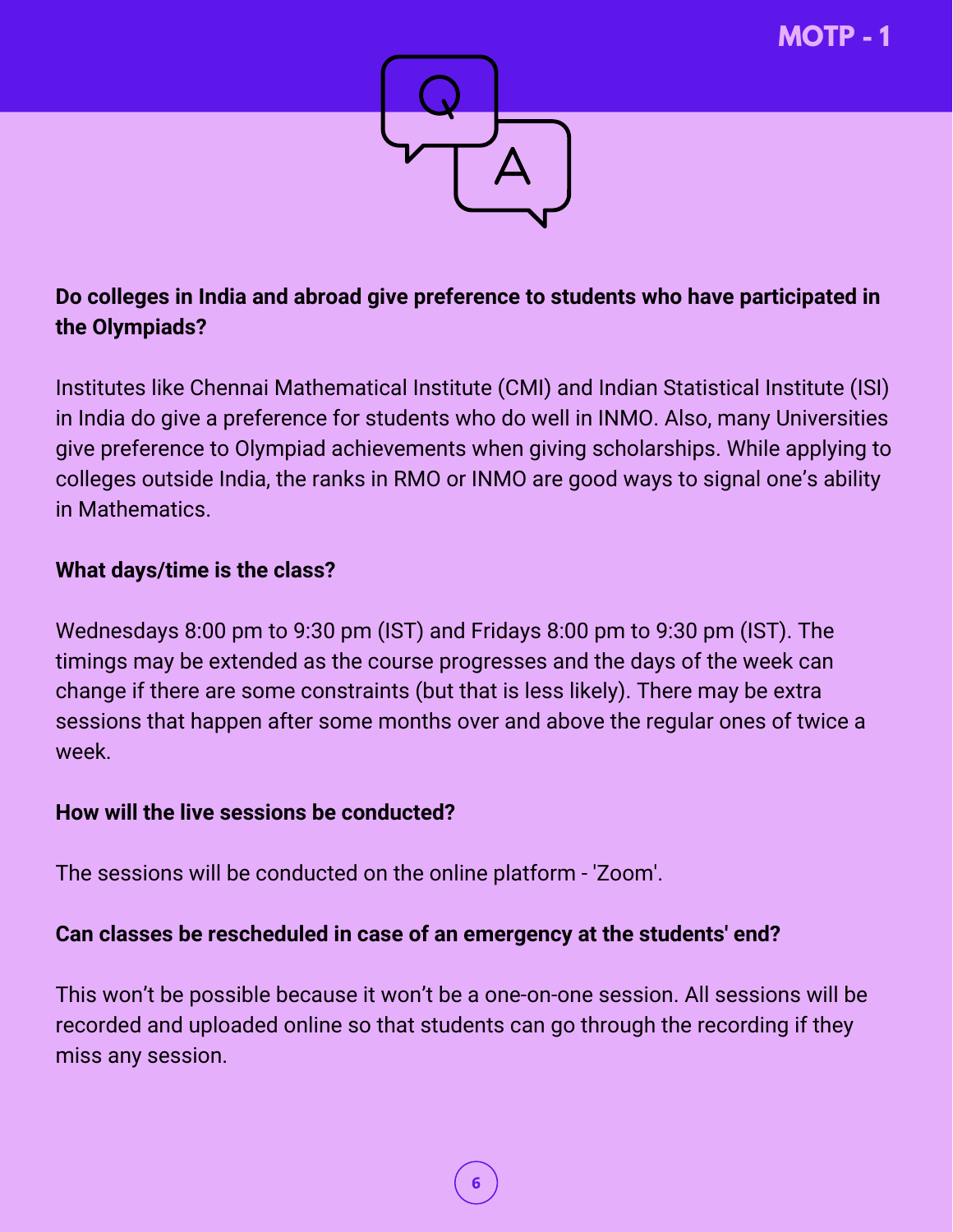

# **If my child misses a class, how can he/she catch up?**

They can catch up with the recordings.

#### **Will there be doubt clarifying sessions?**

Office hours (doubts clearing sessions) will be planned periodically as and when there is a need from students.

#### **Will my child get personal attention?**

No. Being an online session with a group of students, it won't be possible to give personalised attention. However, their queries will be resolved during the sessions.

#### **Can my child do a trial class as he/she is not very sure if the class is a good fit?**

The faculty are quite experienced and hence we don't think that a trial class might be necessary to check the teaching methodology. Moreso, it may take a few sessions for a student to get a hang of the topic. Hence, we find doing a trial session does not help in any way and for the same reason we don't offer any trial classes.

#### **What will be the qualification of the faculty?**

More than qualification, what matters more in Olympiad coaching is how experienced the faculty is in Olympiad training. We have three main faculty whose profile is shared on our website <https://www.raisingamathematician.com/faculty-profile-rmo-inmo>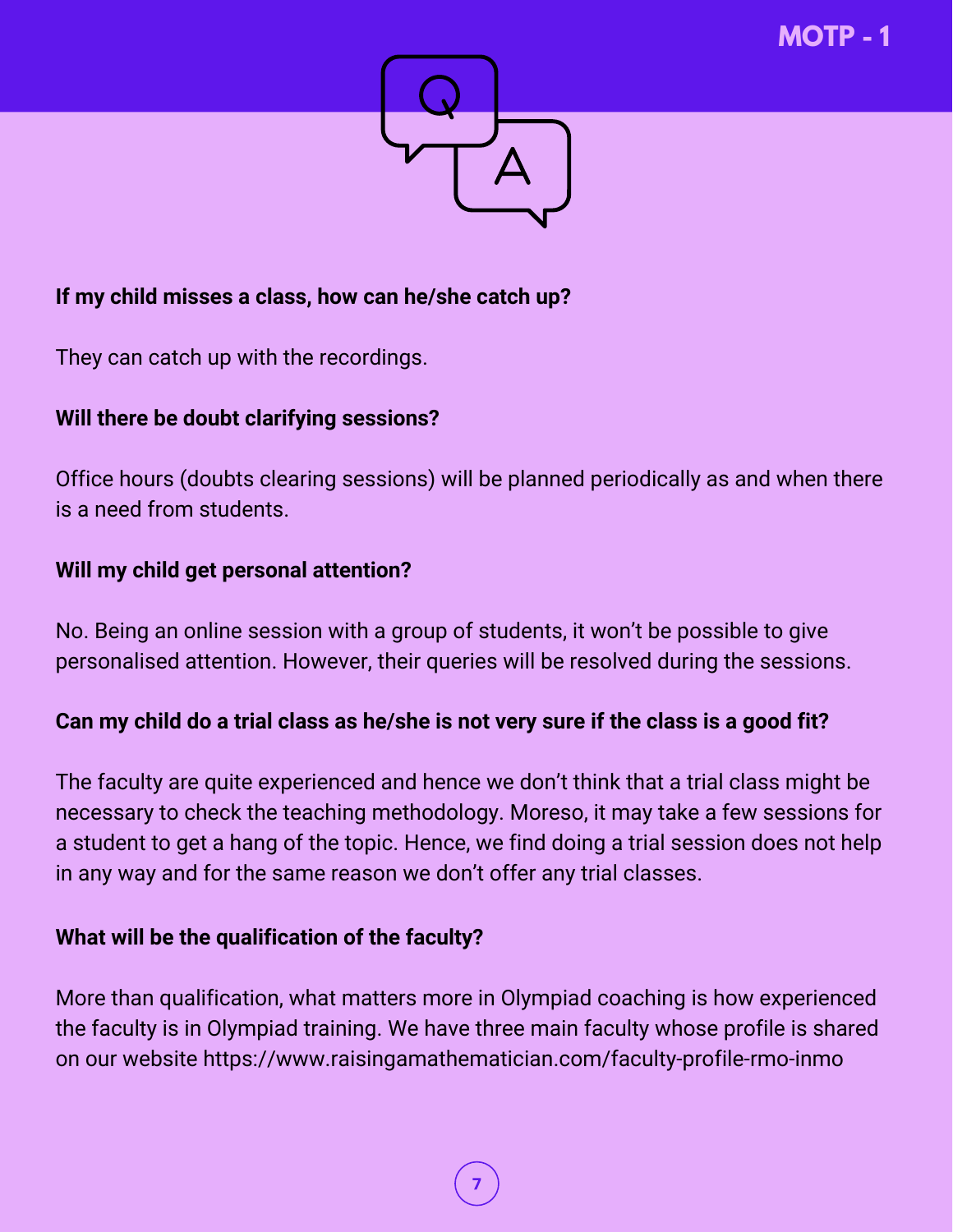

#### **How to register for MOTP-1?**

To register for MOTP-1, kindly register the student on https://app.raisingamathematician.com/login before the deadline. The registration will be considered as complete only after the payment is done.

# **What is the mode of payment?**

Online. Once you decide to go ahead with the program, you need to make the payment through the payment gateway that will be provided to your account that you will create on https://app.raisingamathematician.com/login when you register. The payments you make are donations towards the foundation for which you will receive an 80G tax exemption receipt. Since it is a donation, it won't be refundable.

#### **If I don't attend a lecture or a few lectures, do I have to pay for it?**

Yes.

#### **Is there any provision to withdraw in between?**

If the student is unable to cope up with the pace of the course, he/she may choose to withdraw.

#### **Will a refund be made of a student withdraws?**

As mentioned two points earlier, the payment will be a donation and hence cannot be refunded.